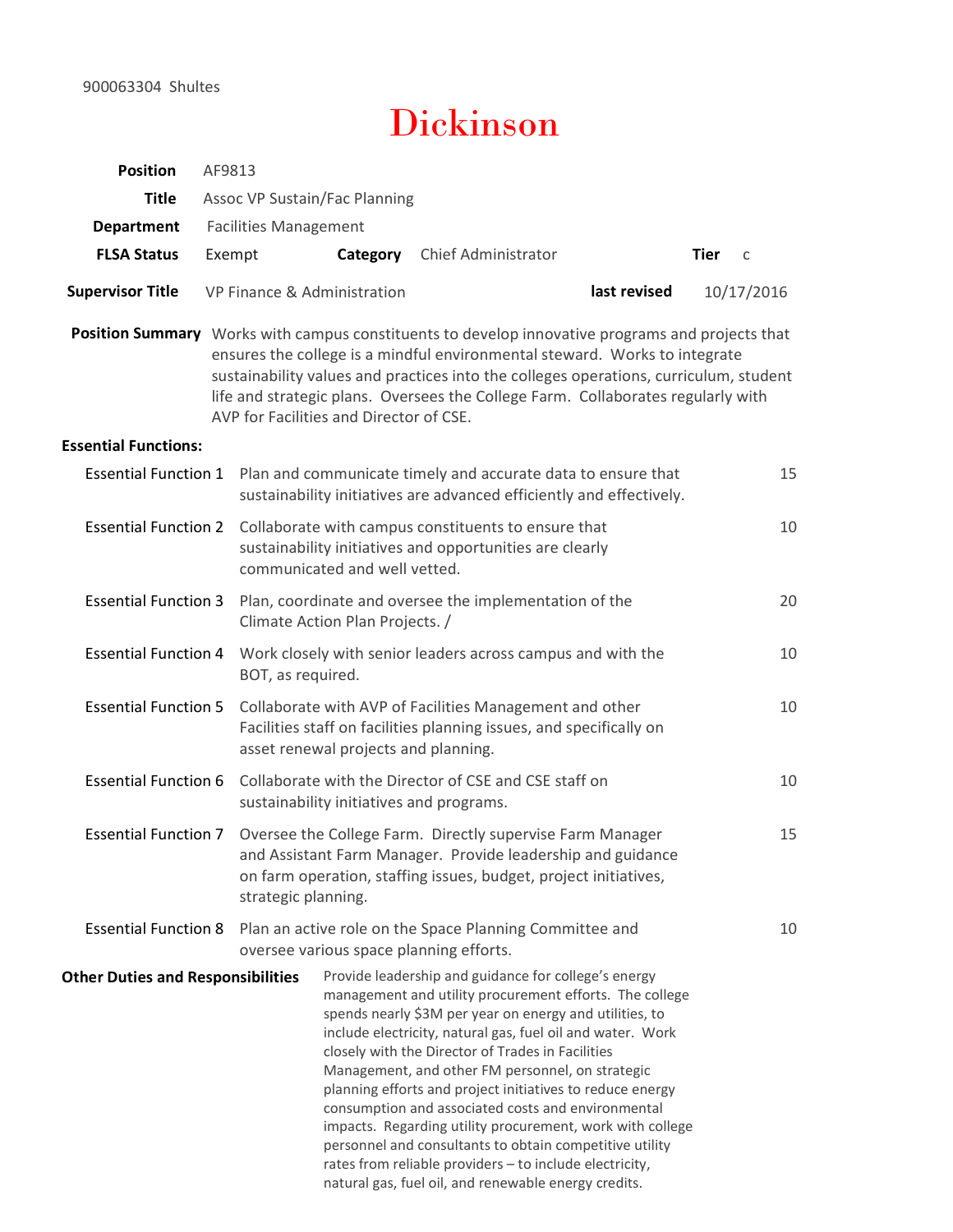## Supervisory Responsibilities

Guides work of others who perform essentially the same work. May organize, set priorities, schedule and review work, but has no responsibility to hire, terminate, review performance or make pay decisions.

# Education Requirements:

| <b>Required</b> Bachelor's degree | Field of Study | Liberal arts                   |
|-----------------------------------|----------------|--------------------------------|
| <b>Preferred</b> Master's degree  | Field of Study | <b>Business administration</b> |

## $\triangleright$  Experience Substitute

Multiple years of experience at an institution of higher education can substitute for master's degree.

## Additional Licensure Certifications

#### Minimum Work Experience

More than 8 years

#### Independence of Action

Results are defined; incumbent sets own goals and determines how to accomplish results with few or no guidelines to follow, although precedents may exist; supervisor/manager provides broad guidance and overall direction.

#### Example:

I was asked to complete a report on property acquisition and divestment, and was provided a general sense of the scheduling expectation.

Physical/Environmental Demand Office environment / no specific or unusual physical or environmental demands.

| Sitting                   | Walking                 | Crawling                  |  |
|---------------------------|-------------------------|---------------------------|--|
| Repetitive Hand           | Bending                 | Balancing                 |  |
| Hearing, listening        | Stooping                | Reaching                  |  |
|                           |                         | Overhead                  |  |
| Talking                   | Climbing stairs         | Pulling,                  |  |
| Standing                  | <b>Climbing Ladders</b> | pushing                   |  |
| Crouching                 | Kneeling,               | Shoveling                 |  |
|                           | squatting               |                           |  |
| Lifting - up to 10 pounds |                         | Lifting - up to 30 pounds |  |
| Lifting - up to 20 pounds |                         | Lifting - up to 50 pounds |  |
|                           |                         | Lifting - over 50 pounds  |  |